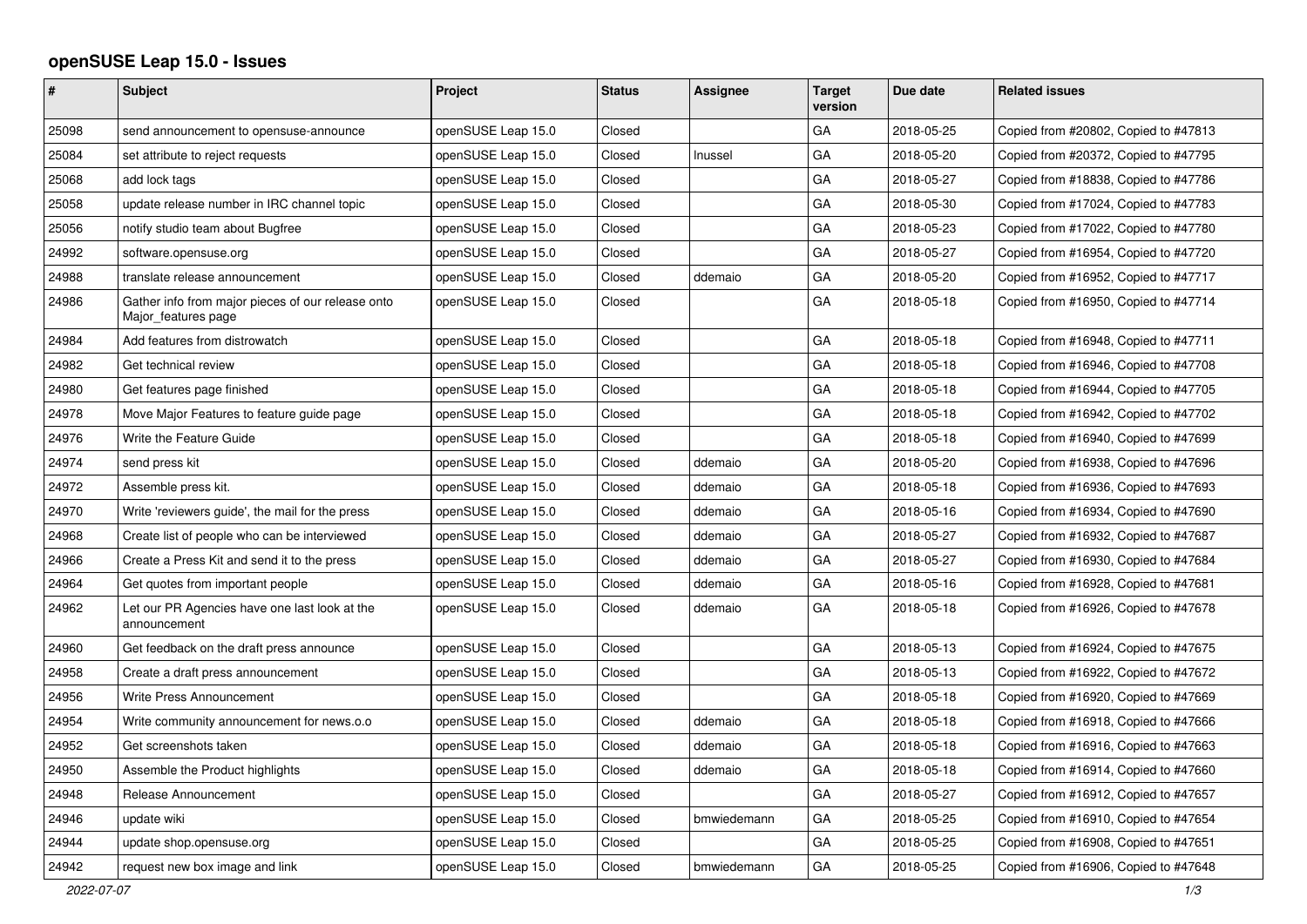| #     | Subject                                                                              | Project            | <b>Status</b> | <b>Assignee</b> | <b>Target</b><br>version | Due date   | <b>Related issues</b>                |
|-------|--------------------------------------------------------------------------------------|--------------------|---------------|-----------------|--------------------------|------------|--------------------------------------|
| 24940 | shop.opensuse.org                                                                    | openSUSE Leap 15.0 | Closed        |                 | GA                       | 2018-05-25 | Copied from #16904, Copied to #47645 |
| 24938 | notify mirror admins                                                                 | openSUSE Leap 15.0 | Closed        |                 | GA                       | 2018-05-20 | Copied from #16902, Copied to #47642 |
| 24934 | adjust knapsack for GM                                                               | openSUSE Leap 15.0 | Closed        |                 | GA                       | 2018-05-20 | Copied from #16898, Copied to #47636 |
| 24930 | Switch count down to hourly rendering                                                | openSUSE Leap 15.0 | Closed        |                 | GA                       | 2018-05-27 | Copied from #16894, Copied to #47630 |
| 24928 | make GM images available                                                             | openSUSE Leap 15.0 | Closed        |                 | GA                       | 2018-05-20 | Copied from #16892, Copied to #47627 |
| 24926 | install google alerts                                                                | openSUSE Leap 15.0 | Closed        |                 | GA                       | 2018-05-27 | Copied from #16890, Copied to #47624 |
| 24924 | Update the rsync modules to include new ISO and<br>repo                              | openSUSE Leap 15.0 | Closed        |                 | GA                       | 2018-05-23 | Copied from #16888, Copied to #47621 |
| 24920 | Adapt http://mirrors.opensuse.org to list the new<br>release                         | openSUSE Leap 15.0 | Closed        | tampakrap       | GA                       | 2018-05-14 | Copied from #16884, Copied to #47615 |
| 24918 | get openSUSE in the Cloud                                                            | openSUSE Leap 15.0 | Closed        |                 | GA                       | 2018-05-27 | Copied from #16882, Copied to #47612 |
| 24916 | tell maintenance&security about Bugfree                                              | openSUSE Leap 15.0 | Closed        |                 | GA                       | 2018-05-20 | Copied from #16880, Copied to #47609 |
| 24914 | ask maintenance to remove the test updates                                           | openSUSE Leap 15.0 | Closed        |                 | GA                       | 2018-05-24 | Copied from #16878, Copied to #47606 |
| 24912 | sync the release to the mirrors                                                      | openSUSE Leap 15.0 | Closed        |                 | GA                       | 2018-05-20 | Copied from #16876                   |
| 24910 | find external BT seeders                                                             | openSUSE Leap 15.0 | Closed        | tampakrap       | GA                       | 2018-05-24 | Copied to #47600                     |
| 24908 | remind opensuse.org admins of release                                                | openSUSE Leap 15.0 | Closed        |                 | GA                       | 2018-05-23 | Copied from #16872, Copied to #47597 |
| 24904 | communicate Bugfree issues to marketing                                              | openSUSE Leap 15.0 | Closed        |                 | GA                       | 2018-05-25 | Copied from #16868, Copied to #47591 |
| 24902 | publish docu                                                                         | openSUSE Leap 15.0 | Closed        |                 | GA                       | 2018-05-27 | Copied from #16866, Copied to #47588 |
| 24888 | update opensuse wiki                                                                 | openSUSE Leap 15.0 | Closed        |                 | GA                       | 2018-05-27 | Copied from #16852, Copied to #47570 |
| 24880 | disable iso download in openQA                                                       | openSUSE Leap 15.0 | Closed        | okurz           | GA                       | 2018-05-17 | Copied from #16844, Copied to #47558 |
| 24850 | verify piwik works                                                                   | openSUSE Leap 15.0 | Closed        |                 | GA                       | 2018-05-27 | Copied from #16814                   |
| 24838 | update roadmap                                                                       | openSUSE Leap 15.0 | Closed        |                 | GA                       | 2018-05-25 | Copied from #16802, Copied to #47525 |
| 24802 | Create release counter                                                               | openSUSE Leap 15.0 | Closed        |                 | GA                       | 2018-07-11 | Copied from #16756, Copied to #47501 |
| 25054 | update web site with new languages                                                   | openSUSE Leap 15.0 | Resolved      | AdaLovelace     | GA                       | 2018-05-25 | Copied from #17020, Copied to #47777 |
| 25008 | translate social media messages                                                      | openSUSE Leap 15.0 | Resolved      | ddemaio         | GA                       | 2018-05-23 | Copied from #16970, Copied to #47744 |
| 25006 | Make sure we have the right people prepared to send<br>out the social media messages | openSUSE Leap 15.0 | Resolved      | ddemaio         | GA                       | 2018-05-23 | Copied from #16968, Copied to #47741 |
| 25004 | Create social media messages                                                         | openSUSE Leap 15.0 | Resolved      | ddemaio         | GA                       | 2018-05-23 | Copied from #16966, Copied to #47738 |
| 25002 | release party poster                                                                 | openSUSE Leap 15.0 | Resolved      | ddemaio         | GA                       | 2018-05-18 | Copied from #16964, Copied to #47735 |
| 25000 | Create event pages on Facebook, Google+                                              | openSUSE Leap 15.0 | Resolved      | ddemaio         | GA                       | 2018-05-18 | Copied from #16962, Copied to #47732 |
| 24998 | Update release party wiki pages                                                      | openSUSE Leap 15.0 | Resolved      | ddemaio         | GA                       | 2018-05-18 | Copied from #16960, Copied to #47729 |
| 24996 | Write release party invitation article                                               | openSUSE Leap 15.0 | Resolved      | ddemaio         | GA                       | 2018-05-18 | Copied from #16958, Copied to #47726 |
| 24994 | <b>Release Parties</b>                                                               | openSUSE Leap 15.0 | Resolved      | ddemaio         | GA                       | 2018-05-18 | Copied from #16956, Copied to #47723 |